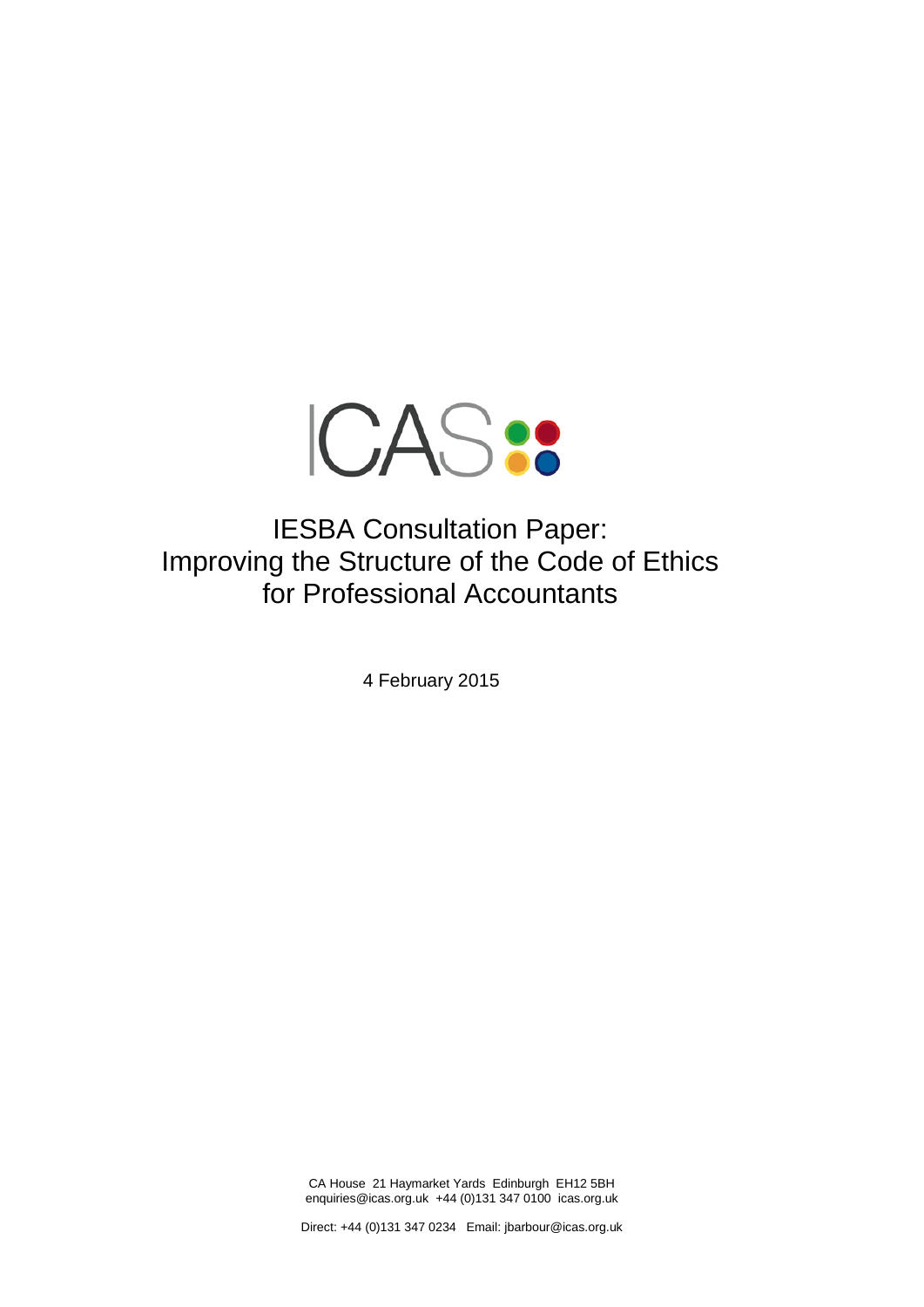## **INTRODUCTION**

The ICAS Charter requires its committees to act primarily in the public interest, and our responses to consultations are therefore intended to place the public interest first. Our Charter also requires us to represent our members' views and to protect their interests, but in the rare cases where these are at odds with the public interest, it is the public interest which must be paramount.

The ICAS Ethics Committee welcomes the opportunity to comment on the IESBA Consultation Paper: 'Improving the Structure of the Code of Ethics for Professional Accountants', and I am pleased to forward its comments.

Any enquiries should be addressed to James Barbour, Director, Technical Policy.

#### **Key Points**

We are supportive of IESBA's objective to improve the clarity of the Code of Ethics for Professional **Accountants** 

We welcome the approach which emphasises the importance of the principles-based conceptual framework. We agree that it would be beneficial for the Code to distinguish more clearly "requirements" from "guidance", and support the restructuring of the Code into the three separate components of purpose, requirements and application and other explanatory material. We believe this restructuring would aid users' understanding of the obligations imposed by the Code; however, we believe that the suggested approach may only be advantageous if an authoritative version of the Code is presented in an electronic format. We caution that the proposed restructuring may lead to a considerably longer Code, which, in PDF or similar format, has the potential to be less user-friendly than the current version. However, we do accept that certain jurisdictions may still require too have access to an authoritative non-electronic version of the Code, and therefore, this should also be made available.

We are supportive of IESBA's introduction in December 2014 of an electronic version of the Code. This web based version is noticeably more user-friendly than the PDF version. We believe that the proposed restructuring would further enhance the usability of the electronic code.

Whilst we are supportive of placing the independence material in separate sections of the Code, we reiterate our preference for removing this material from the Code and inserting it into separate ethical standards for auditors/assurers. We also believe that such an approach may make it easier for sections of the Code to be incorporated into law, or referenced from the law, in some jurisdictions.

#### **Specific Responses**

### *1. Do you believe that the approach outlined in this Consultation Paper, as reflected in the Illustrative Examples, would be likely to achieve IESBA's objective of making the Code more understandable? If not, why not and what other approaches might be taken?*

To some extent we do believe that it would result in achieving IESBA's objective of making the Code more understandable. However, we have concerns as to whether this undoubted benefit will only be achieved by the introduction of a far longer Code, which would potentially act as an increased disincentive for professional accountants to refer to it. This downside could be mitigated by seeking to introduce an authoritative electronic version of the Code which could then enable far easier navigation of the Code and its key terms. We therefore believe that if the proposed approach is adopted that this is inextricably linked to the introduction of an authoritative electronic version of the code.

Additionally, whilst we are supportive of placing the independence material in separate sections we would once again reiterate our preference for a bolder approach to be adopted, i.e. to remove this material from the Code and insert it into separate ethical standards for auditors/assurers. We also believe that such an approach may make it easier for sections of the Code to be required by law or regulation, in certain jurisdictions.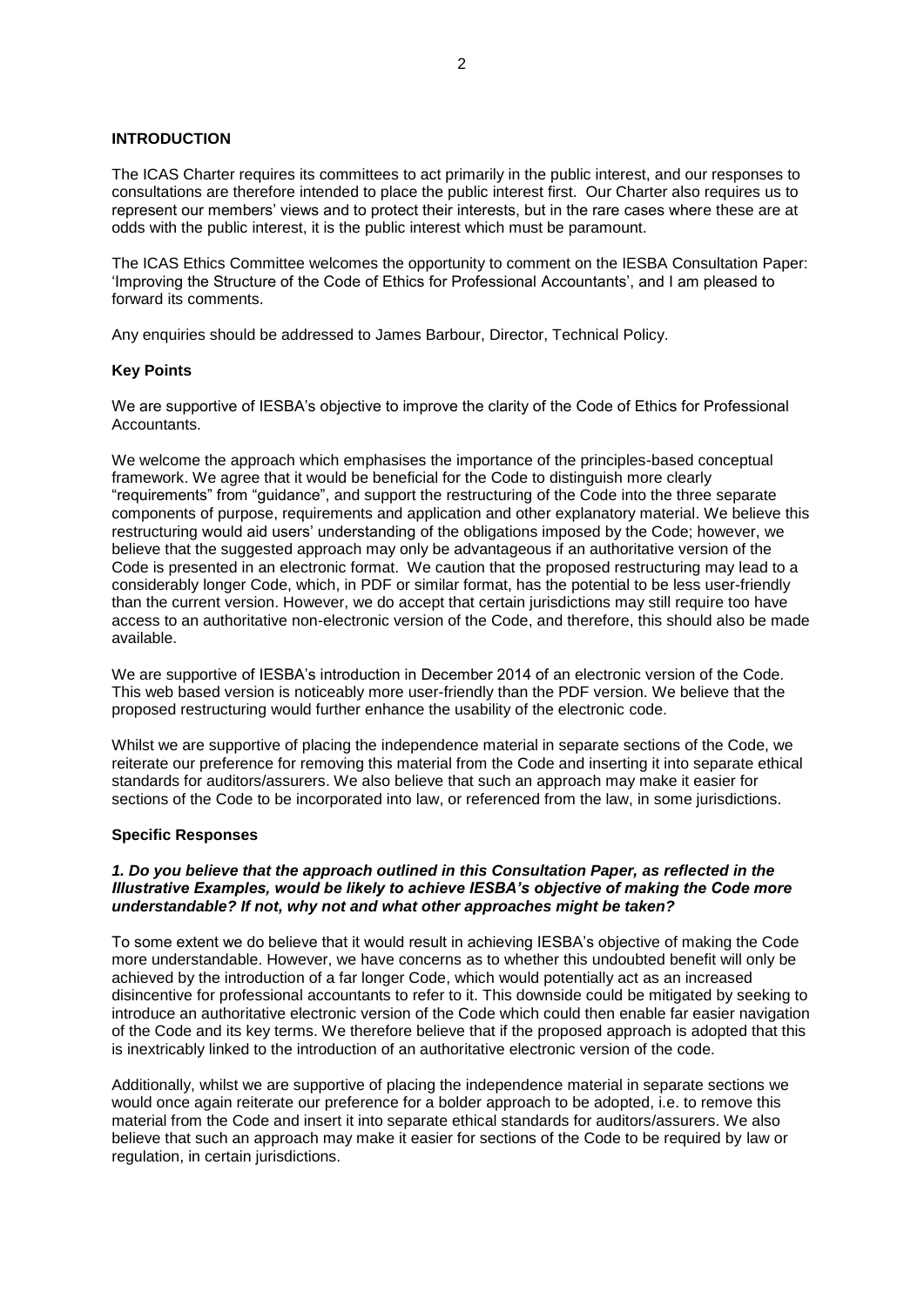When using an electronic Code, there is the obvious advantage of easier access to specific material, i.e. it is even easier to go directly to whichever section of the Code you specifically need. We also recognise, however, that such an approach also presents a potential threat, in that a user is possibly more likely to miss the introductory guidance. This supports the adoption of the proposed approach, i.e. having "requirements" at the beginning of each section, and references back to the fundamental principles and conceptual framework.

## *2. Do you believe that the approach outlined in this Consultation Paper, as reflected in the Illustrative Examples would be likely to make the Code more capable of being adopted into*  laws and regulations, effectively implemented and consistently applied? If not, why not and *what other approaches might be taken?*

We are not convinced that the proposed approach will make it more likely that the Code is capable of being adopted into law and regulations. Neither do we believe this should be a primary objective of this exercise.

## *3. Do you have any comments on the suggestions as to the numbering and ordering of the content of the Code (including reversing the order of extant Part B and Part C), as set out in paragraph 20 of the Consultation Paper?*

We are supportive of reversing the order of extant Part B and Part C for the reasons given in the consultation document. We would however add that this is more of a cosmetic change than one of true substance.

## *4. Do you believe that issuing the provisions in the Code as separate standards or rebranding the Code, for example as International Standards on Ethics, would achieve benefits such as improving the visibility or enforceability of the Code?*

We believe that there would be benefit in publishing separate ethical standards for audit, review and other assurance engagements. These primarily deal with the issue of independence and we believe there would be merit in clearly removing such matters (sections 290 and 291) from the Code of Ethics as this section contain a number of rules which are better dealt with in standards.

Additionally, we would highlight that this might make it easier for such standards to be incorporated in law, or referenced from the law in some jurisdictions. Unlike the rest of the Code, sections 290 and 291, relate to specific types of engagements which attract significant attention from regulators from a compliance and enforcement perspective. Regulators use rules on "independence in appearance", as a surrogate for the fundamental ethics principle of "objectivity".

# *5. Do you believe that the suggestions as to use of language, as reflected in the Illustrative Examples, are helpful? If not, why not?*

As the sentences are shorter in length, on balance, we believe that overall the Code is easier to comprehend. However, we believe that views on this matter would be better sought from those whose native tongue is not English, and indeed, those member bodies and regulators who have to translate the Code of Ethics.

### *6. Do you consider it is necessary to clarify responsibility in the Code? If so, do you consider that the illustrative approach to responsibility is an appropriate means to enhance the usability and enforceability of the Code? If not, what other approach would you recommend?*

Whilst there may be benefits from clarifying responsibility in the Code, we are reasonably satisfied with the proposed approach in the consultation paper that would establish reasonable guidance in this regard to help the user. If the Board believes that there is a need to specifically clarify responsibility in the Code, then this should form the basis of a separate project.